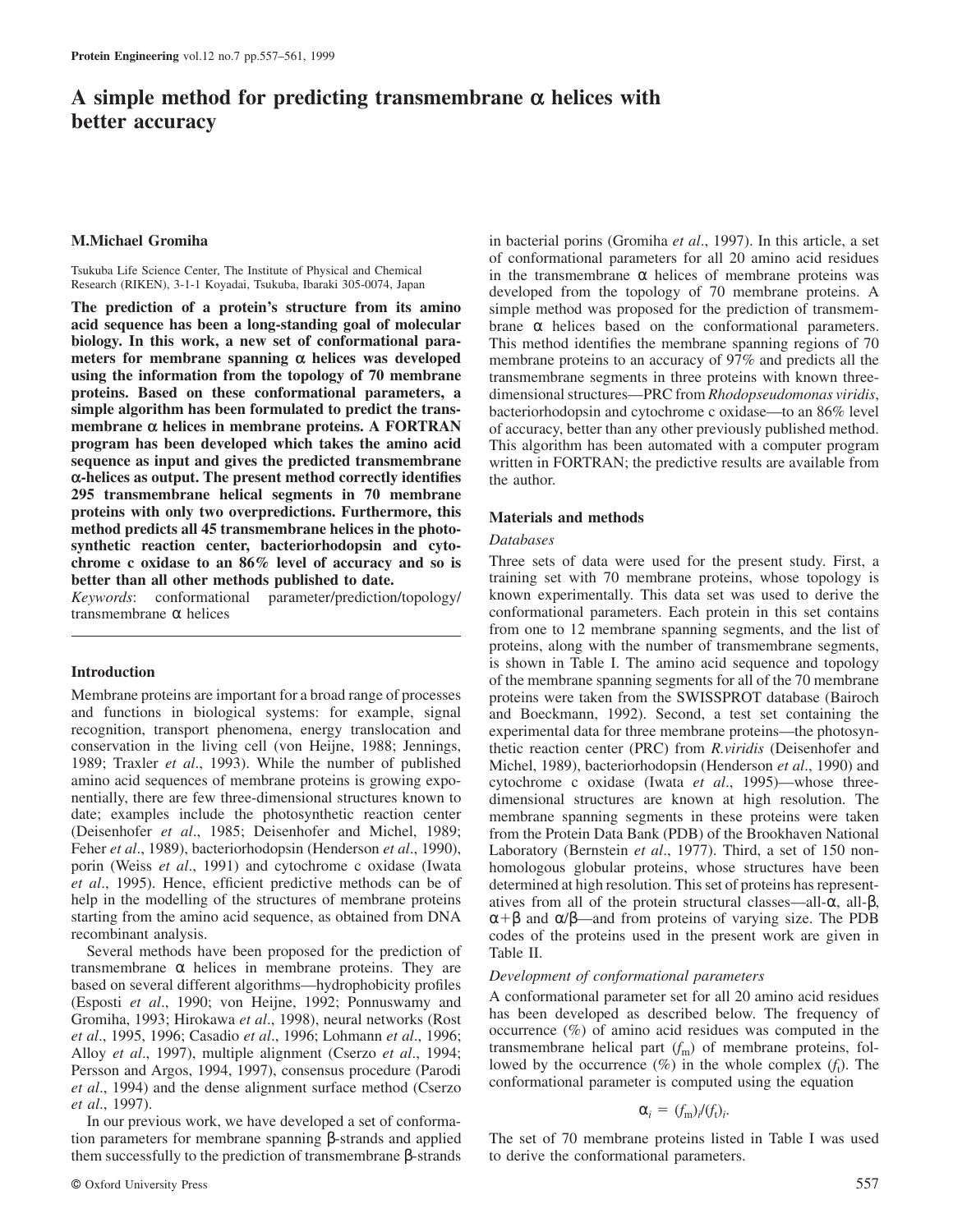|  | Table I. Training set of proteins used in the present study <sup>a</sup> |  |  |  |  |  |  |
|--|--------------------------------------------------------------------------|--|--|--|--|--|--|
|--|--------------------------------------------------------------------------|--|--|--|--|--|--|

| $5ht3$ mouse $(4)$  | $a2aa$ human $(7)$   | a4 human $(1)$      | aa $1r$ canfa $(7)$ |
|---------------------|----------------------|---------------------|---------------------|
| acha torca $(4)$    | achd torca $(4)$     | $acm1$ human $(7)$  | adt_ricpr $(12)$    |
| $cb21$ pea $(3)$    | $cek2$ chick $(1)$   | coab bpfd $(1)$     | $exal$ rat $(4)$    |
| cyod ecoli (3)      | edg1 human $(7)$     | egfr human $(1)$    | $fce2$ human $(1)$  |
| glp_pig $(1)$       | $glpc_h$ luman $(1)$ | $g$ mcr_human $(1)$ | $gpt\_crilo$ (10)   |
| pigr human $(1)$    | sece_ecoli $(4)$     | $secy_baccsu(10)$   | suis human $(1)$    |
| mcp1 $ecoli(2)$     | $gtr1$ human $(12)$  | hema_ndvu $(1)$     | hb $2a$ human $(1)$ |
| myp0 human $(1)$    | atnb human $(7)$     | atph_pea $(2)$      | aa $2b$ human $(7)$ |
| dadr human (7)      | fml1 human $(7)$     | olf2 rat $(7)$      | pafr_cavpo (7)      |
| $vg74$ hsvsa $(7)$  | $acm2$ human $(7)$   | $b3ar$ mouse $(7)$  | rdc1_canfa $(7)$    |
| hg $2a$ human $(1)$ | $i2a$ human $(1)$    | lech human $(1)$    | lha rhoru $(1)$     |
| moth_ecoli $(1)$    | nep human $(1)$      | oppb_salty $(6)$    | $ops2$ drome $(7)$  |
| opsb human (7)      | nep human $(1)$      | $us27$ hcmva $(7)$  | vmt2 iaann $(1)$    |
| $ers1$ yeast (7)    | mas mouse $(7)$      | reis_todpa $(7)$    | $v2r$ human $(7)$   |
|                     |                      |                     |                     |

<sup>a</sup>The number of transmembrane segments in each protein is given in brackets.

| <b>Table II.</b> PDB codes for the set of globular proteins used in the present study |      |      |      |      |      |      |      |  |
|---------------------------------------------------------------------------------------|------|------|------|------|------|------|------|--|
| 1BAB                                                                                  | 1BBL | 1C5A | 1FCS | 1FIA | 1GCN | 1HBB | 1HDD |  |
| 1HIG                                                                                  | 1HIL | 1IFA | 1LE4 | 1LIG | 1MBC | 1MBS | 1PPT |  |
| 1RPR                                                                                  | 1SAS | 1UTG | 256B | 2CCY | 2LH1 | 2MHB | 2MHR |  |
| 2PDE                                                                                  | 2TMV | 2ZTA | 3CYT | 4CPV | 4MBN | 1CDT | 1CID |  |
| 1DFN                                                                                  | 1EGF | 1GPS | 1HCC | 1HIV | 1HLE | 1IXA | 1MDA |  |
| 1MON                                                                                  | 1NXB | 1PCY | 1PHY | 1RDG | 1SHF | 1TEN | 1TIE |  |
| 1TLK                                                                                  | 1TNF | 2ACH | 2CTX | 2ILA | 2SNV | 3CD4 | 3EBX |  |
| 4GCR                                                                                  | 7API | 811B | 1AAK | 1BBP | 1HIP | 1LTS | 1MS2 |  |
| 1NRC                                                                                  | 10VB | 10VO | 1RND | 1RNS | 1SHA | 1SNC | 1TFG |  |
| 1TGS                                                                                  | 1THO | 1TRX | 2CDV | 2GAP | 2PAD | 2SNS | 3B5C |  |
| 3IL8                                                                                  | 3RUB | 3SGB | 4INS | 9RSA | 1ABA | 1CIS | 1CSE |  |
| 1CTF                                                                                  | 1DRI | 1MLI | 10FV | 1PAZ | 1SRX | 1Q21 | 2ACQ |  |
| 2HAD                                                                                  | 3ADK | 3DFR | 4FXN | 1ADD | 1CTS | 1ADS | 1AMY |  |
| 1AOZ                                                                                  | 1ARS | 1BGU | 1BNH | 1BYB | 1CHM | 1GCA | 1GPL |  |
| 1GTR                                                                                  | 1LGA | 1LPB | 1MIN | 1MMO | 1MPP | 1MYP | 1NNT |  |
| 10XY                                                                                  | 1PBE | 1PBP | 1PDA | 1PGS | 1PHP | 1RPA | 1SBP |  |
| 1SRP                                                                                  | 1SRY | 1YPT | 2CAS | 2LGS | 2MTA | 2POL | 2TMD |  |
| 2TS1                                                                                  | 3MDD | 7ICD | 8ABP | 8CAT | 8XIM | 1FCD | 1GLC |  |
|                                                                                       | 1HGI | 1RBL | 2ATC | 2BBK | 2BPA | 2KAU |      |  |

| Table III. Conformational parameters for all 20 amino acid residues in the |  |  |  |
|----------------------------------------------------------------------------|--|--|--|
| transmembrane $\alpha$ helices of inner membrane proteins                  |  |  |  |

| Residue    | $f_{\rm t}$ | $f_{\rm m}$ | α     |  |
|------------|-------------|-------------|-------|--|
| Ala        | 7.572       | 10.101      | 1.334 |  |
| Asp        | 4.112       | 0.705       | 0.171 |  |
| Cys        | 2.194       | 2.330       | 1.062 |  |
| Glu        | 5.075       | 0.855       | 0.168 |  |
| Phe        | 5.278       | 9.011       | 1.707 |  |
| Gly        | 6.636       | 6.624       | 0.998 |  |
| His        | 2.144       | 1.137       | 0.530 |  |
| <b>Ile</b> | 6.629       | 11.952      | 1.803 |  |
| Lys        | 4.171       | 0.479       | 0.115 |  |
| Leu        | 10.321      | 16.753      | 1.623 |  |
| Met        | 2.594       | 3.664       | 1.413 |  |
| Asn        | 4.108       | 2.030       | 0.494 |  |
| Pro        | 4.991       | 2.809       | 0.563 |  |
| Gln        | 3.258       | 1.118       | 0.343 |  |
| Arg        | 4.623       | 0.780       | 0.169 |  |
| Ser        | 7.140       | 5.835       | 0.817 |  |
| Thr        | 6.110       | 5.121       | 0.838 |  |
| Val        | 7.755       | 12.403      | 1.599 |  |
| Trp        | 1.844       | 2.349       | 1.274 |  |
| Tyr        | 3.443       | 3.946       | 1.146 |  |

# *Prediction of transmembrane* α *helices*

#### *Primary rule*

Consider the amino acid sequence of a membrane protein. If the conformational parameter of a particular amino acid is  $\geq 0.80$  (average value obtained from the set of 70 membrane proteins), then the index of priority assigned to that residue is 1, and if the value is  $\leq 0.8$ , the index is taken to be zero.

| $\alpha_i \geqslant 0.8$ | priority index $= 1$ |  |  |
|--------------------------|----------------------|--|--|
| $\alpha_i < 0.8$         | priority index $= 0$ |  |  |

Here, *i* varies from 1 to *N*, where *N* is the total number of residues.

#### *Secondary rules*

A set of secondary rules has been formulated to predict the transmembrane helical segments.

# *S1*

Search for a continuous sequence of 18 points with higher priority (priority index  $= 1$ ), with a maximum of three nonadjacent exceptions; pick up the segments and append the overlapping segments.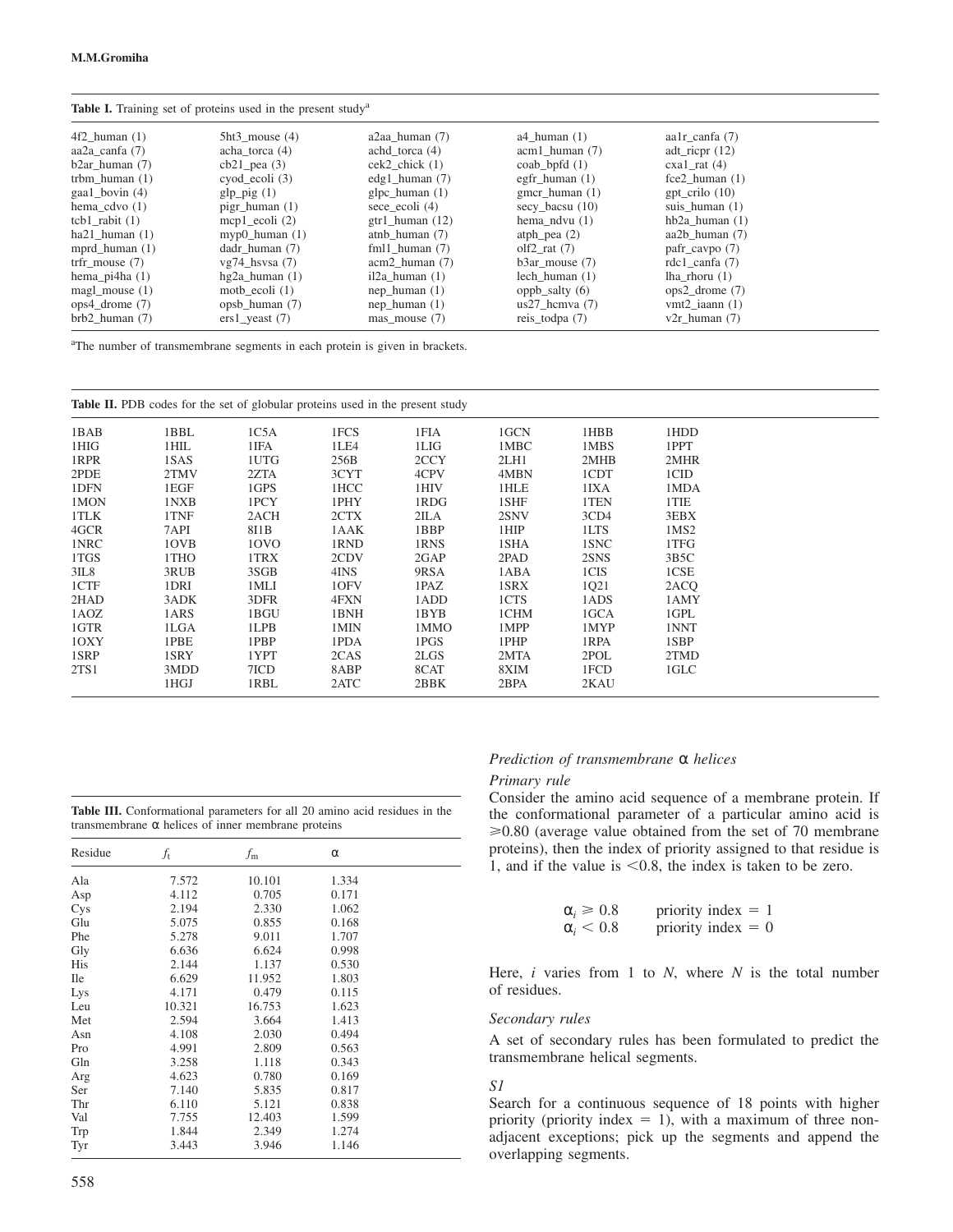**Table IV.**

| Table TV.                                               |            |            |            |            |            |  |  |
|---------------------------------------------------------|------------|------------|------------|------------|------------|--|--|
| (a) The priority index of residues in bacteriorhodopsin |            |            |            |            |            |  |  |
| 1011100011                                              | 1111111111 | 1111111101 | 1111000100 | 1111111101 | 1111111111 |  |  |
| 1111111101                                              | 1100001111 | 0110111110 | 1111011111 | 0100111111 | 1110111111 |  |  |
| 1111111011                                              | 1101111111 | 1111111111 | 1111111010 | 1100011111 | 0110011111 |  |  |
| 1111011111                                              | 1101111101 | 0101111111 | 0111011111 | 1110101111 | 0101000110 |  |  |
| 1111111                                                 |            |            |            |            |            |  |  |

(b) Prediction of transmembrane helices in bacteriorhodopsin

| Step 1                   | Step 2                   | Step 3                   | Final predicted segments |  |
|--------------------------|--------------------------|--------------------------|--------------------------|--|
| $9 - 34$                 | $9 - 34$                 | $\overline{\phantom{m}}$ | $9 - 34$                 |  |
| $41 - 72$                | $41 - 72$                | $\qquad \qquad$          | $41 - 72$                |  |
| $77 - 102$               | $82 - 102$               | $\overline{\phantom{m}}$ | $82 - 102$               |  |
| $105 - 162$              | $105 - 157$              | $105 - 127$              | $105 - 127$              |  |
| $\overline{\phantom{0}}$ | $\overline{\phantom{a}}$ | 134-157                  | 134-157                  |  |
| 176-200                  | $176 - 200$              | $\overline{\phantom{m}}$ | 176–200                  |  |
| $202 - 230$              | $202 - 223$              | $\overline{\phantom{m}}$ | $202 - 223$              |  |

# *S2*

Collect all four consecutive overlapping residues with each of the appended segments obtained from S1 (e.g., if the appended segment is 1–25, the overlapping four residues are 1–4, 2–5, . . ., 22–25); check whether two zeros are present within any of these four-residue segments. If so, cut the segment with the high priority residue (priority index  $= 1$ ) as the terminal one, and select the longer segment as the transmembrane helix.

# *S3*

Longer segments (more than 40 residues) are divided into two segments; the terminal residues are fixed so that each segment contains a minimum number of zeros and sufficient number of residues (minimum of 18 residues) to be a transmembrane helix.

# *Accuracy of prediction*

The accuracy of predicted segments was computed using the equation

$$
Accuracy (\%) = [N - (Nu + No)]/N
$$

where *N*,  $N_u$  and  $N_o$  are the total number of residues, the number of residues underpredicted and the number of residues overpredicted in a particular protein, respectively.

#### **Results and discussions**

# *Conformational parameter set for membrane spanning* <sup>α</sup> *helices*

The set of conformational parameters for all 20 amino acid residues are given in Table III. It can be seen that the residues Ala, Cys, Phe, Gly, Ile, Leu, Met, Ser, Thr, Val, Trp and Tyr are more prevalent in the transmembrane  $\alpha$  helices. It is interesting to note that all of the aromatic residues prefer the transmembrane regions, consistent with the study of Sciffer *et al*. (1992) on the importance of tryptophan residues in membrane proteins. Also, proline is not a favored residue  $(\alpha = 0.563)$  in the transmembrane regions, as indicated by studies of Deber *et al*. (1990) and of the α helices of globular proteins (Barlow and Thornton, 1988; Gromiha and Ponnuswamy, 1995). It is noteworthy that the polar residues, Ser and Thr, prefer the membrane region of transmembrane helical proteins despite only marginally higher  $\alpha$  values (0.82) and 0.84, respectively) than average (0.80).

# *Prediction of membrane spanning helices in membrane proteins*

The present predictive method was applied to a set of 70 membrane proteins, which were used to derive the conformational parameters. The topology of all these proteins were known experimentally and the proteins within this set contain single and multiple membrane spanning segments traversing from two to 12 times. This method predicts the correct topology of 68 inner membrane proteins with experimentally determined topologies and correctly identifies 295 transmembrane segments with only two overpredictions.

#### *Prediction of transmembrane helices in PRC, bacteriorhodopsin and cytochrome c oxidase*

The predictive method was applied to three proteins—PRC, bacteriorhodopsin and cytochrome c oxidase—whose threedimensional structures have been determined at high resolution. These proteins were not used to derive the conformational parameters and the jack-knife test determines the accuracy of the prediction.

As a working example, here the primary and secondary rules (explained in the methods section) are applied for the prediction of the transmembrane helices in the protein bacteriorhodopsin.

#### *Primary rule*

Consider the first five residues in the amino acid sequence of bacteriorhodopsin, AQITG. The conformational parameters for these residues are 1.334, 0.343, 1.803, 0.838 and 0.998, respectively. Hence, as per the primary rule, the priority index values of the five residues are 1, 0, 1, 1 and 1, respectively. The computed priority index values for each residues in bacteriorhodopsin are given in Table IV(a).

#### *Secondary rules*

*Step 1* (search for segments with high priority values). First, rule S1 is applied to select the segments. The sequence was searched to find a stretch of 18 high priority residues with a maximum of three non-adjacent exceptions. The overlapping segments thus found—9–26, 10–27, ..., 17–34—were appended to give the first segment, 9–34. A continuous search identified the next segment, 41–72. In a similar manner, the whole sequence was searched. The segments obtained from step 1 are given in Table IV(b) (column 1).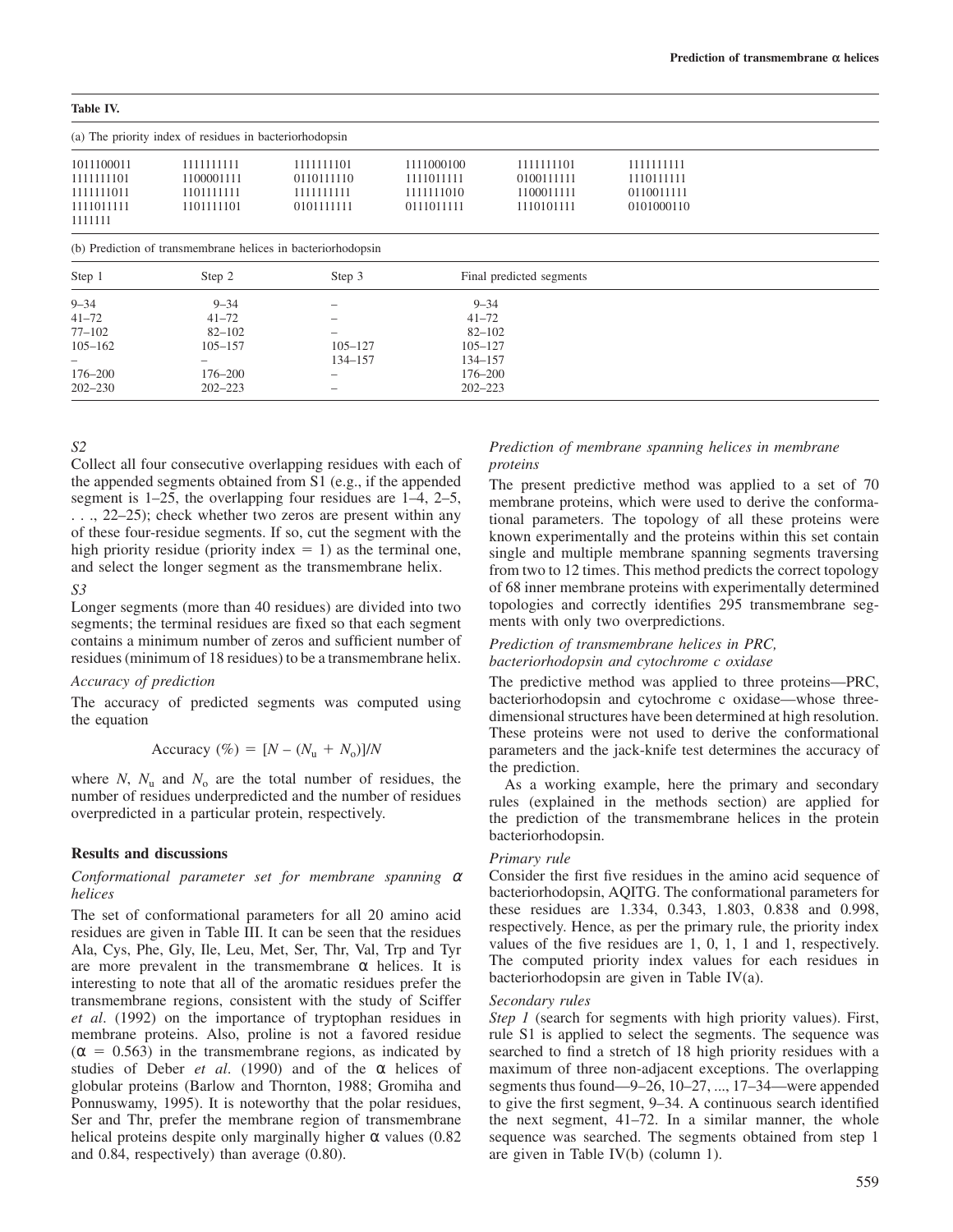| Protein                                                                                             | Subunit and<br>helix                                                                                                                                                                                                                                        | Experiment <sup>a</sup>                                                                                                                                                                                                                                                                                                                          | Predicted                                                                                                                                                                                                                                                                                                                            |
|-----------------------------------------------------------------------------------------------------|-------------------------------------------------------------------------------------------------------------------------------------------------------------------------------------------------------------------------------------------------------------|--------------------------------------------------------------------------------------------------------------------------------------------------------------------------------------------------------------------------------------------------------------------------------------------------------------------------------------------------|--------------------------------------------------------------------------------------------------------------------------------------------------------------------------------------------------------------------------------------------------------------------------------------------------------------------------------------|
| Photosynthetic reaction center<br>(1PRC)                                                            | L1                                                                                                                                                                                                                                                          | $33 - 53$                                                                                                                                                                                                                                                                                                                                        | $21 - 53$                                                                                                                                                                                                                                                                                                                            |
|                                                                                                     | L2<br>L <sub>3</sub><br>L <sub>4</sub><br>L <sub>5</sub><br>M <sub>1</sub><br>M <sub>2</sub><br>M <sub>3</sub><br>M4<br>M <sub>5</sub>                                                                                                                      | 84-111<br>116-139<br>171-198<br>226–249<br>$52 - 76$<br>111-137<br>143-166<br>198-223                                                                                                                                                                                                                                                            | $80 - 102$<br>114-134<br>172-198<br>232–259<br>$47 - 74$<br>110-133<br>144-161<br>199–229                                                                                                                                                                                                                                            |
| Bacteriorhodopsin (2BRD)                                                                            | $\mathbf{1}$<br>$\mathfrak{2}$<br>3<br>$\overline{4}$<br>5<br>6<br>7                                                                                                                                                                                        | 260–284<br>$10 - 32$<br>$38 - 62$<br>$80 - 100$<br>108-127<br>137-157<br>167-191<br>$203 - 225$                                                                                                                                                                                                                                                  | 266–289<br>$9 - 34$<br>$41 - 72$<br>$82 - 102$<br>$105 - 127$<br>134-157<br>176-200<br>$202 - 223$                                                                                                                                                                                                                                   |
| Cytochrome c oxidase (1OCC)                                                                         | A1<br>A2<br>A3<br>A4<br>A5<br>A6<br>A7<br>A8<br>A9<br>A10<br>A11<br>A12<br>B1<br>B <sub>2</sub><br>C <sub>1</sub><br>C <sub>2</sub><br>C <sub>3</sub><br>C <sub>4</sub><br>C <sub>5</sub><br>C6<br>C7<br>D1<br>G1<br>Ι1<br>J1<br>K1<br>L1<br>M <sub>1</sub> | $12 - 40$<br>$51 - 86$<br>$95 - 117$<br>$141 - 170$<br>183-212<br>228-261<br>270-286<br>299-327<br>336-357<br>371-400<br>407-433<br>447-478<br>$15 - 45$<br>$60 - 87$<br>$16 - 34$<br>$41 - 66$<br>$73 - 105$<br>129-152<br>156-183<br>191-224<br>233-255<br>$77 - 103$<br>$13 - 37$<br>$12 - 52$<br>$26 - 54$<br>$9 - 35$<br>18-44<br>$12 - 35$ | $15 - 37$<br>$53 - 89$<br>108–129<br>136-171<br>181-211<br>$243 - 263$<br>268-289<br>301-326<br>334-359<br>370-394<br>408-426<br>446-478<br>27-48<br>$61 - 87$<br>$16 - 34$<br>$37 - 58$<br>78-109<br>127-147<br>159-182<br>184-220<br>233-261<br>78-97<br>$9 - 33$<br>$19 - 40$<br>$30 - 55$<br>$13 - 40$<br>$19 - 40$<br>$16 - 37$ |
| Total number of residues<br>Number of residues correctly predicted<br>Accuracy of prediction $(\%)$ |                                                                                                                                                                                                                                                             |                                                                                                                                                                                                                                                                                                                                                  | 2357<br>2026<br>86.0                                                                                                                                                                                                                                                                                                                 |

**Table V.** Prediction of transmembrane  $\alpha$  helices in PRC, bacteriorhodopsin and cytochrome c oxidase

<sup>a</sup>Data from Nikiforovich (1998). PDB codes are given in brackets.

*Step 2* (selection of the transmembrane segments). Consider the first segment 9–34; there are no two low priority values among any of the four consecutive residues in this segment. Hence, residues 9–34 were selected as the first segment. A similar pattern was observed for the segments 41–72 and 176– 200. For segment 77–102, two low priority values for residues 81 and 84 were present near the N-terminus and hence the segment was cut at residue 81 and the segment 82–102 was selected; for segment 105–162, two low priority residues were observed at positions 158 and 160, near the C-terminus, and it was therefore cut at residue 157 and the segment 105–157 was selected as a transmembrane helix. Similarly, the segment 202–223 was selected as there were two low priority residues

| <b>Table VI.</b> Comparison of predictive ability $(\%)$ of six other methods with |
|------------------------------------------------------------------------------------|
| the present method for PRC, bacteriorhodopsin and cytochrome c oxidase             |

| Method                                      | Protein    |                        |                                 |          |  |  |
|---------------------------------------------|------------|------------------------|---------------------------------|----------|--|--|
|                                             | <b>PRC</b> | Bacterio-<br>rhodopsin | Cytochrome Average<br>c oxidase |          |  |  |
| Core<br>(Nikiforovich, 1998)                | 83.9       | 79.4                   | 76.8                            | 78.8 (0) |  |  |
| <b>DAS</b><br>(Cserzo <i>et al.</i> , 1994) | 85.6       | 81.0                   | 84.8                            | 81.0 (0) |  |  |
| <b>SURHYD</b>                               | 90.4       | 75.3                   | 83.4                            | 84.3 (1) |  |  |
| (Ponnuswamy and Gromiha,<br>1993)           |            |                        |                                 |          |  |  |
| <b>TMPRED</b>                               | 88.8       | 86.2                   | 82.6                            | 84.5(1)  |  |  |
| (Rost et al., 1995)<br><b>SOSUI</b>         | 89.1       | 80.2                   | 84.9                            | 85.4 (0) |  |  |
| (Yanagihara et al., 1989)<br>SIGNAL         | 91.4       | 86.6                   | 84.6                            | 86.5(1)  |  |  |
| (Nikiforovich, 1998)<br>Present work        | 86.1       | 81.0                   | 86.7                            | 86.0 (0) |  |  |

Number of missed segments are given in brackets.

at 224 and 226. The selected segments from step 2 are given in column 2 of Table IV(b).

*Step 3* (division of longer segments). A longer segment 105– 157 of 53 residues was observed. The segment was divided into two segments in such a way that each of the segments contain a minimum number of low priority values and a sufficient number of residues (minimum of 18 residues) to be a transmembrane helix. Hence, the segments 105–127 and 134–157 were obtained.

The final predicted segments are given in Table IVb (last column).

In a similar way, the membrane spanning segments were predicted in the other two membrane proteins. The predicted transmembrane helical segments for all three proteins are shown in Table V, along with the experimentally-derived transmembrane segments, presented for comparison.

From Table V, it can be seen that the present method identifies all of the 45 transmembrane segments, and predicts 2026 residues correctly—that is, a predictive accuracy of 86%.

# *Testing the prediction of transmembrane-like helices in globular proteins*

The present method was applied to a set of 150 soluble globular proteins to check whether this method predicts any transmembrane segments in these proteins. It correctly excluded 99% of the considered proteins to be of globular type. This result confirms that the present method excludes transmembrane-like helices present in globular proteins. This method was compared with three other methods, DAS (Cserzo *et al*., 1994), TMPRED (Rost *et al*., 1995) and SOSUI (Yanagihara *et al*., 1989), where the number of proteins correctly excluded were 125, 138 and 150, respectively.

#### *Comparison with other methods*

Recently, Nikiforovich (1998) proposed a non-statistical procedure for the prediction of transmembrane helical segments based on energy calculations and predicted the membrane spanning helices in PRC, bacteriorhodopsin and cytochrome c oxidase. The predicted results have been compared with four other recent methods, SOSUI (Yanagihara *et al*., 1989), DAS (Cserzo *et al*., 1994), TMPRED (Rost *et al*., 1995) and core (Nikiforovich, 1998). The transmembrane  $\alpha$  helices for all